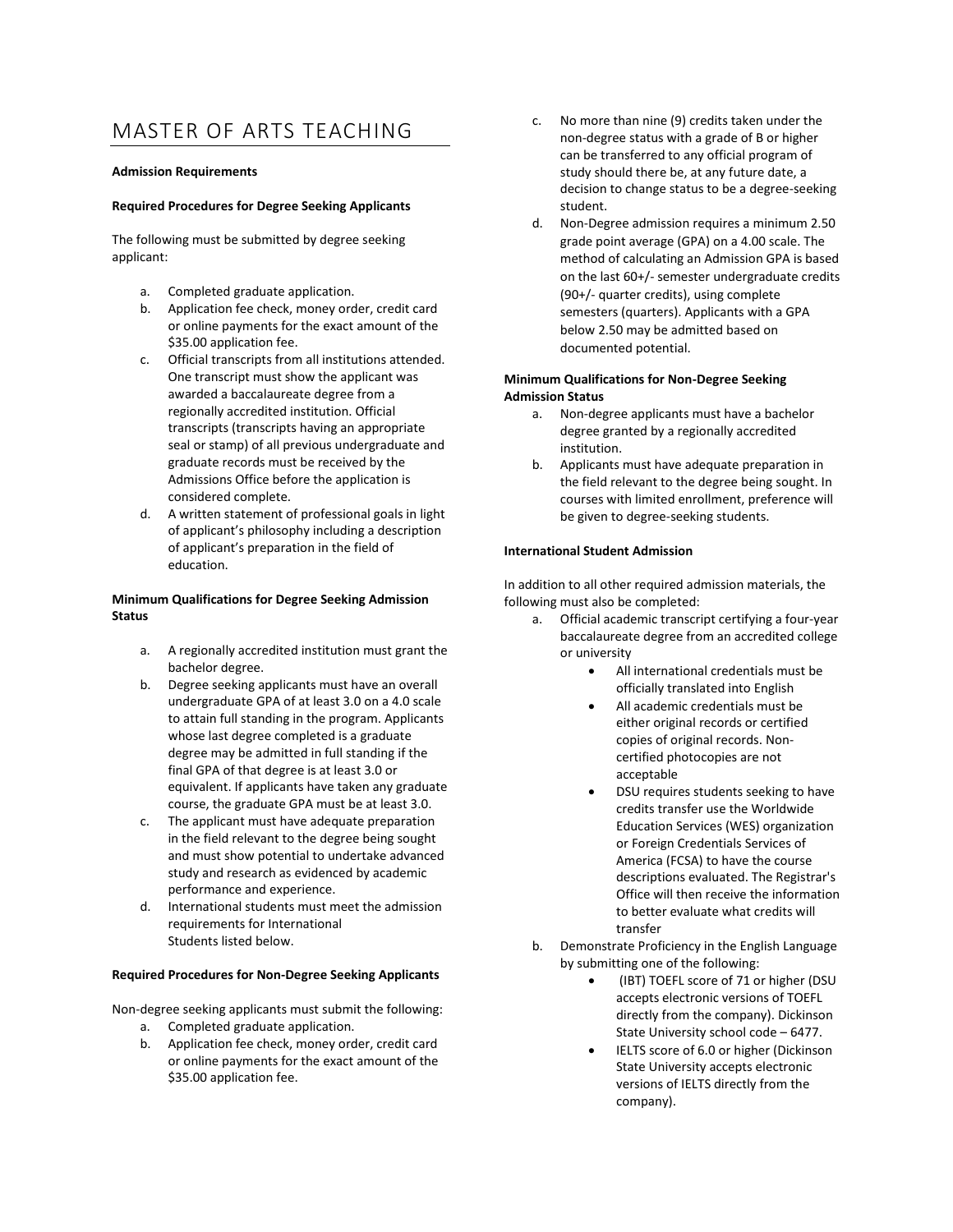- Pearson Test of English (PTE-A) score of 50 or higher
- Michigan English Assessment Battery (MELAB) score of 55 or higher
- SAT Writing sub-score of 430 or higher if taken before February 2016 or subscore of 25 on Writing and Language Test if taken after February 2016. The SAT format changed, nationally, in February 2016, which is why two different score are provided. For the 2016-2017 academic year, test scores from the old or new version of the SAT will be accepted.
- Or any other acceptable demonstration of English proficiency approved by the North Dakota University System Procedure 402.9.

If the international student has graduated from an accredited U.S. institution with a four-year baccalaureate degree, the Graduate Studies Coordinator, in partnership with the department, may waive the demonstration of proficiency in the English language as described above. Canadian students follow the Admission Requirements for resident degree seeking students and have an official transcript in English sent to DSU directly from the university attended.

## **Applicants denied admission may appeal by petition (see policy herein Due Process below).**